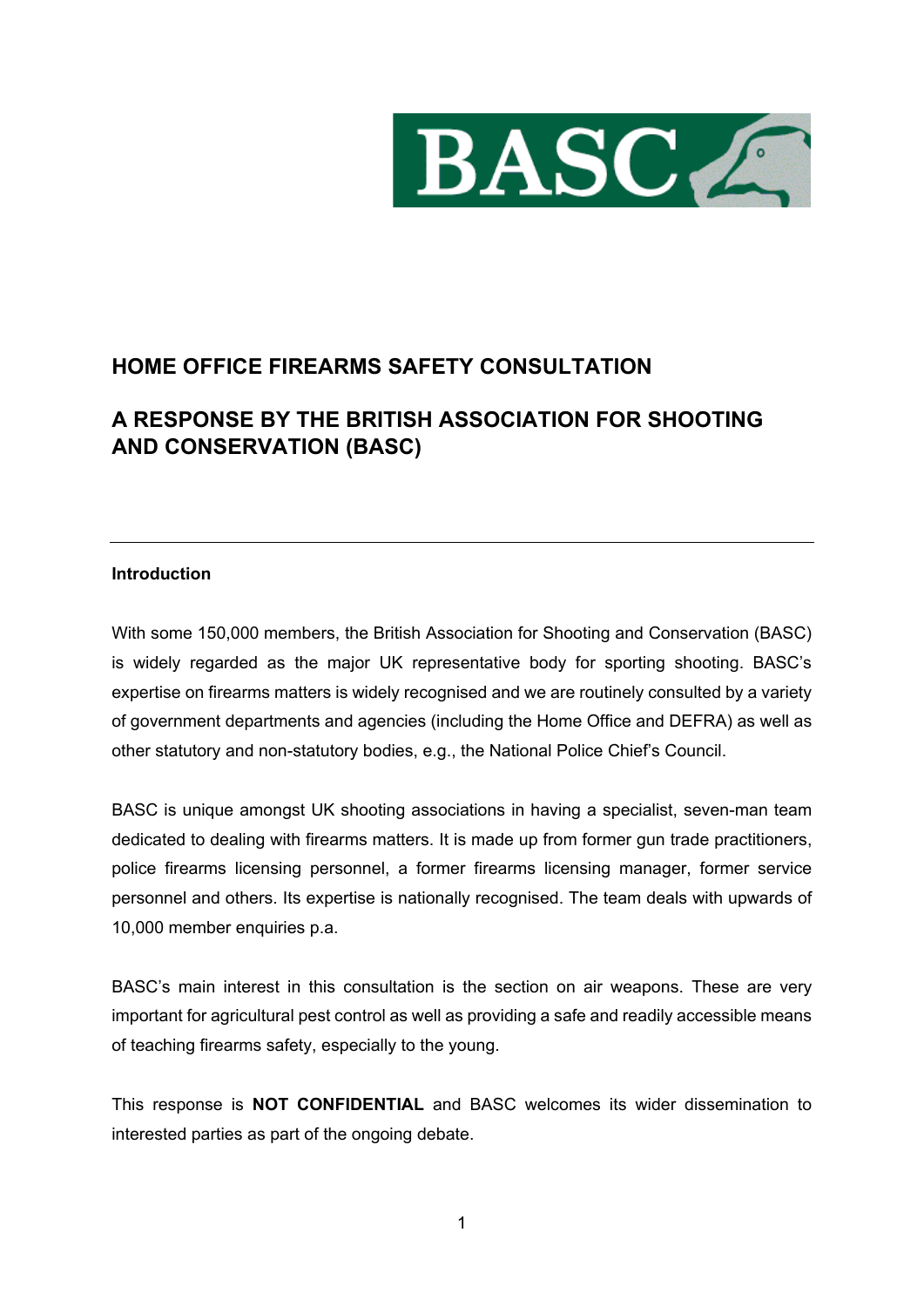**NB.** In keeping with current legal convention, where the masculine is used, it is assumed to encompass the feminine as well.

BASC has a long history of constructive engagement with government and once again offers its experience and tecno-legal expertise to assist government with the effective resolution of concerns raised in the consultation.

## **Consultation Questions**

## **1) High muzzle energy rifles**

High muzzle energy (HME) rifles have become demonised in some official quarters despite there being no evidence of them being misused or posing a tangible threat to national security or public safety. The consultation itself raises the question of proportionality given the very small number of these rifles in existence and the fact that only one has ever been stolen (it was speedily recovered). On that basis, stringent security precautions predicated on the certificate holder's circumstances are the way to tackle any concerns raised by law enforcement and others.

BASC does not subscribe to the notion that such measures should be the subject of any rigid prescription but would advocate good dialogue between the licensing authority and any applicant for an HME rifle. This would produce an effective solution tailored to an individual's circumstances.

A consensus solution is likely to be the most effective as it will achieve a proper balance between parties. The Chief Officer will be satisfied that no danger exists to public safety or the peace and the applicant will be satisfied as to the security of his valuable property and his continuing ability to pursue his chosen sport.

BASC's answers to the specific questions on Page 10 are as follows.

## **Question 1. To what extent do you consider that the present level 3 security requirements if specified in rules made by the Secretary of State, would be sufficient to mitigate the risks posed by high muzzle energy rifles, as described above?**

BASC considers that the principles enshrined in level 3 security are more than adequate to mitigate against the risk of theft of HME rifles. However, such security precautions should not be prescribed in rules but should form a consensus agreement between the Chief Officer and a Firearm Certificate applicant in such cases. Flexibility of application is the key to success.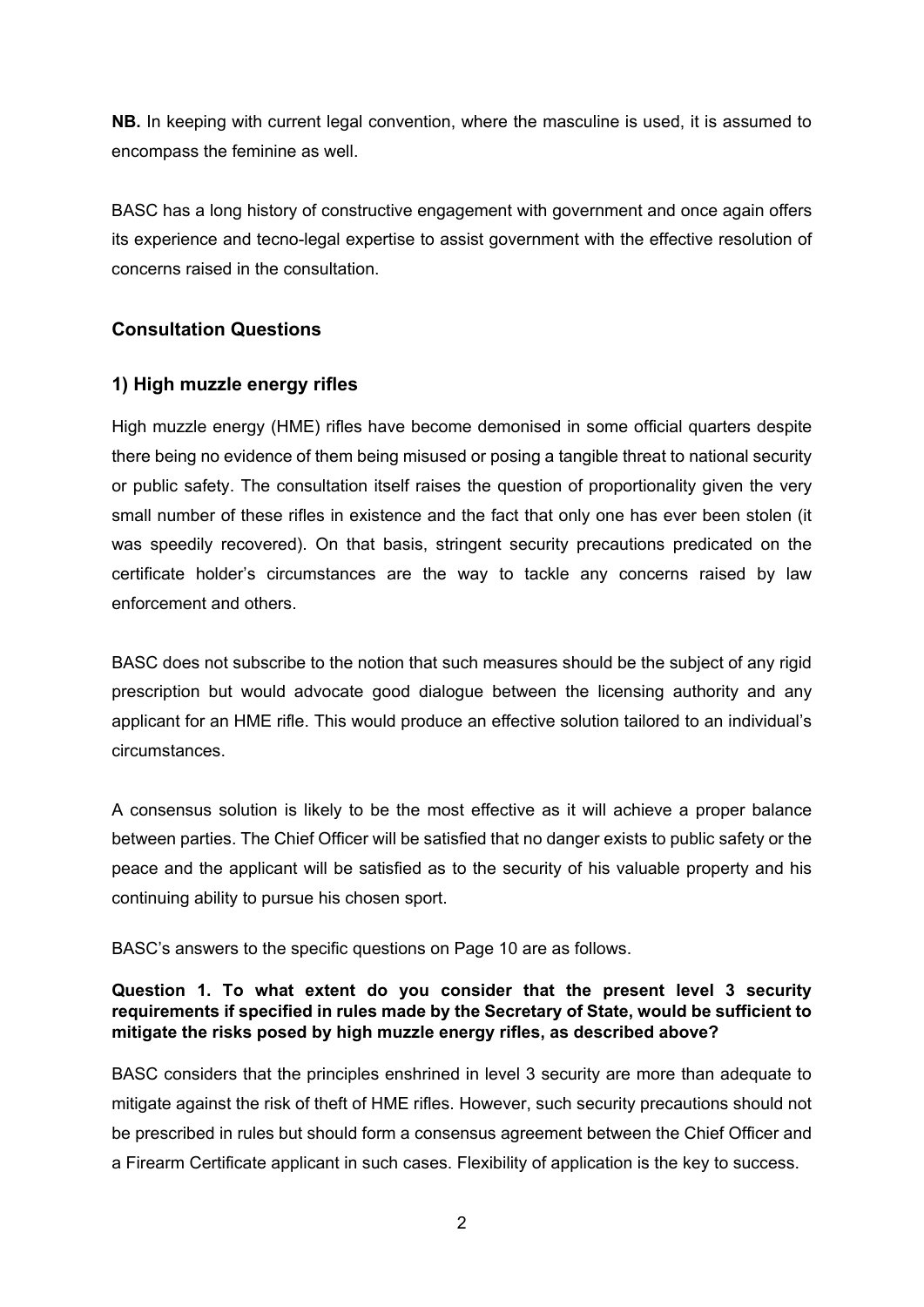#### **Question 2. Additional measures above level 3?**

#### a) Fitting shutters and grilles on all doors and windows?

BASC does not support this proposal as such highly visible security measures may actually invite attack by advertising the presence of a desirable object behind them. As a general rule, overt and substantial security measures merely incite curiosity instead of deflecting it elsewhere. In addition, the installation of such devices might prejudice fire safety exit points. Additionally, these measures may be precluded in architectural heritage conservation areas.

#### b) Installing CCTV?

BASC does not support this proposal as CCTV cameras would invite unwanted curiosity. CCTV's main benefit is for identifying perpetrators after a crime has been committed, rather than deterring attack.

#### c & d) Panic alarms both for storage and during use?

The utility of any panic alarm is questionable in an era of almost universal mobile phone ownership. The remoteness of the locations where HME rifles are used further militates against the utility of panic alarms. The same issue also applies to police response times and priorities.

### e) The bolt or other critical component parts to be kept separately?

This is a sensible security precaution that is already used for other types of firearm.

f) If viable, and with a change in the law or certificate conditions, other members of the holder's shooting club to look after critical components on behalf of each other?

BASC does not support this proposal as it is fraught with practical difficulties. Shared responsibility for security rarely works, particularly when members of clubs who shoot HME rifles are likely to live far apart from one another, and only meet at the small number of remote locations where these rifles can be fired. This type of shooting does not have the same club infrastructure as say as .22 rifle club which has a permanent clubhouse, regular meetings and a membership which lives close by.

g) Separate storage of ammunition and only a small quantity authorised?

It is always a sensible precaution to store ammunition separately from the firearm in which it is used. Indeed, Section 1 ammunition is routinely stored either in a separate lockable container or within a similar lockable compartment within gun cabinets. The number of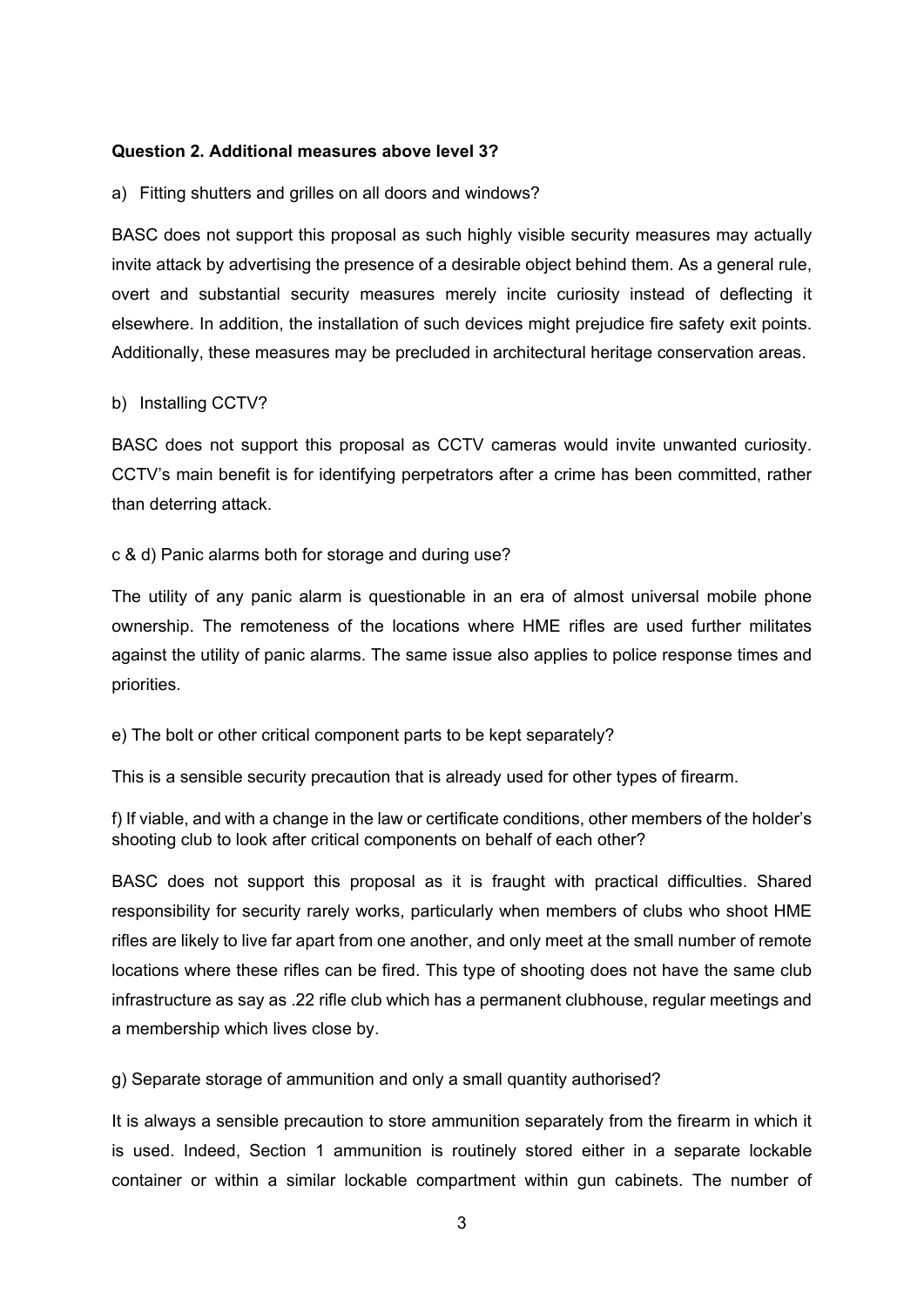cartridges authorised is properly an agreement reached between the Chief Officer and the Certificate holder. It will depend on a variety of factors that relate to the Certificate holder's personal circumstances and should not be the subject of any fixed prescriptive limit. In any case, as the cost of HME rifle ammunition is very much greater than smaller rifle cartridges, this is likely to be a limiting factor in itself.

### **Question 3. Storage of HME rifles at a club?**

BASC does not support this proposal for the reasons given at 2(f) above. It is neither viable nor practicable. It is not good practice to store a large number of firearms at a single location as this simply concentrates the risk of theft. (In the past, a number of shooting clubs have been subject to targeted attacks because the thieves knew they were "target rich" environments containing lots of guns). Conversely, the anonymous dispersal of firearms dilutes the risk of theft. BASC is surprised that government should pose such a question as it is self-evident that storage at shooting clubs increases the risk of theft of firearms.

#### **Question 4. Storage of HME rifles by an RFD?**

BASC does not support this proposal for the reasons given at 2(f) and elsewhere above. It is neither viable nor practicable.

#### **Question 5. Other comments.**

BASC asserts that the proposal for further prescribed security measures for HME rifles is neither evidence-led nor proportionate. Any measures must be based on an individual's circumstances and by consensus with the licensing authority.

Whilst the use of HME rifles is not core business for BASC, the Association unreservedly supports those who wish to use them for legitimate sporting activities.

#### **2) Air Weapons**

BASC welcomes the government's decision not to introduce a licensing regime for air weapons in England and Wales along the lines of the licensing regime for firearms and shotguns. It is sensible, evidence-led, and proportionate.

#### **Unsupervised use by 14 – 17-year-olds**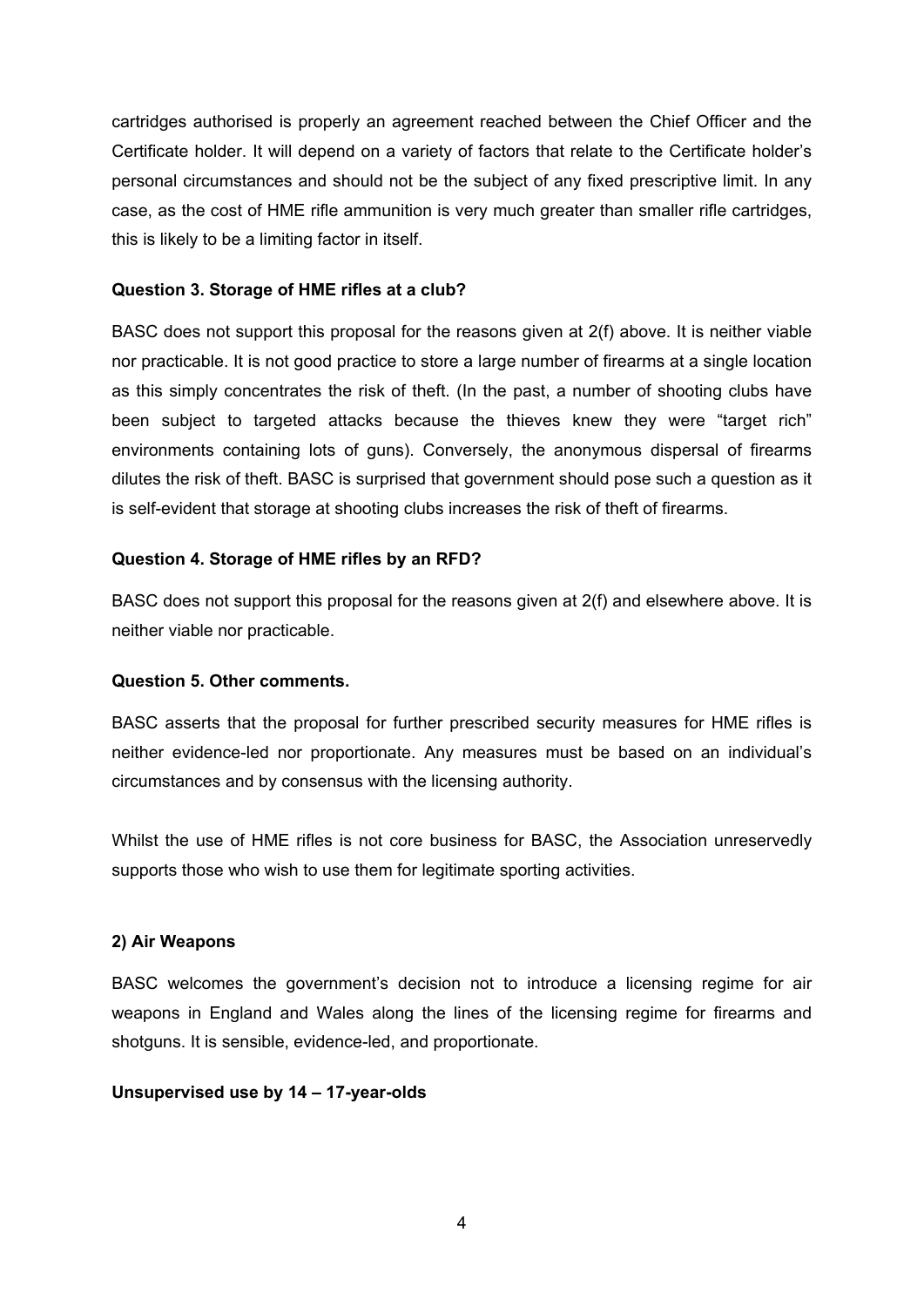The government proposes (inter alia) to *"remove the exception that allows young persons who are at least 14 years of age to have unsupervised possession of air weapons on private premises."*

BASC opposes this proposal on the grounds that there is no body of evidence to justify removing this exemption which has been enshrined in law since 1968. It disagrees with the statement on Page 14 that "the measures set out below represent "targeted action".

BASC also asserts that it will disadvantage many youngsters who rely on it to learn to use firearms in a responsible manner e.g., trainee gamekeepers, agricultural pest controllers and young sport shooters both formal and informal.

The proposal is predicated on the case of Benjamin Wragge (aged 13) who was killed when he was accidentally shot in the neck by a friend. Benjamin was part of a group of teenagers who had gone to a friend's house to look at the progress of a den. One boy fetched an air rifle (owned by his father) from an airing cupboard and allowed his friends to play with it. As one of them used the telescopic sight to scan the treeline, the air rifle went off and its pellet hit Benjamin in the neck. The boy who shot Benjamin was unaware that he had done so as the rifle was both fitted with a sound moderator and would discharge without the trigger being pressed.

The following, aggravating factors all contributed to Benjamin's death.

- The air rifle was home-made.
- Its mechanism was dangerously faulty resulting in an unintended discharge.
- It did not have a safety catch.
- It held 9 pellets and there was no way of telling if it was loaded.
- Its Kinetic Energy (KE) output took it into the restricted category of "Specially Dangerous Air Weapons".
- It was owned illegally without the authority of a Firearm Certificate.
- It was stored negligently being charged with air and loaded with at least one pellet.
- The excess KE value increased its potential to cause a lethal injury.
- The boy who shot Benjamin Wragge was in unlawful possession of the air rifle when the accident happened.

All these factors contributed to the "perfect storm" which led to Benjamin's death. The learned Coroner (Dr Peter Dean) recognised this when he described the incident as *"a very rare tragic accident".* 

The legal maxim of "Hard Cases Make for Bad Law" is particularly applicable here. Hundreds of thousands of youngsters aged 14 – 17 use air weapons without supervision perfectly safely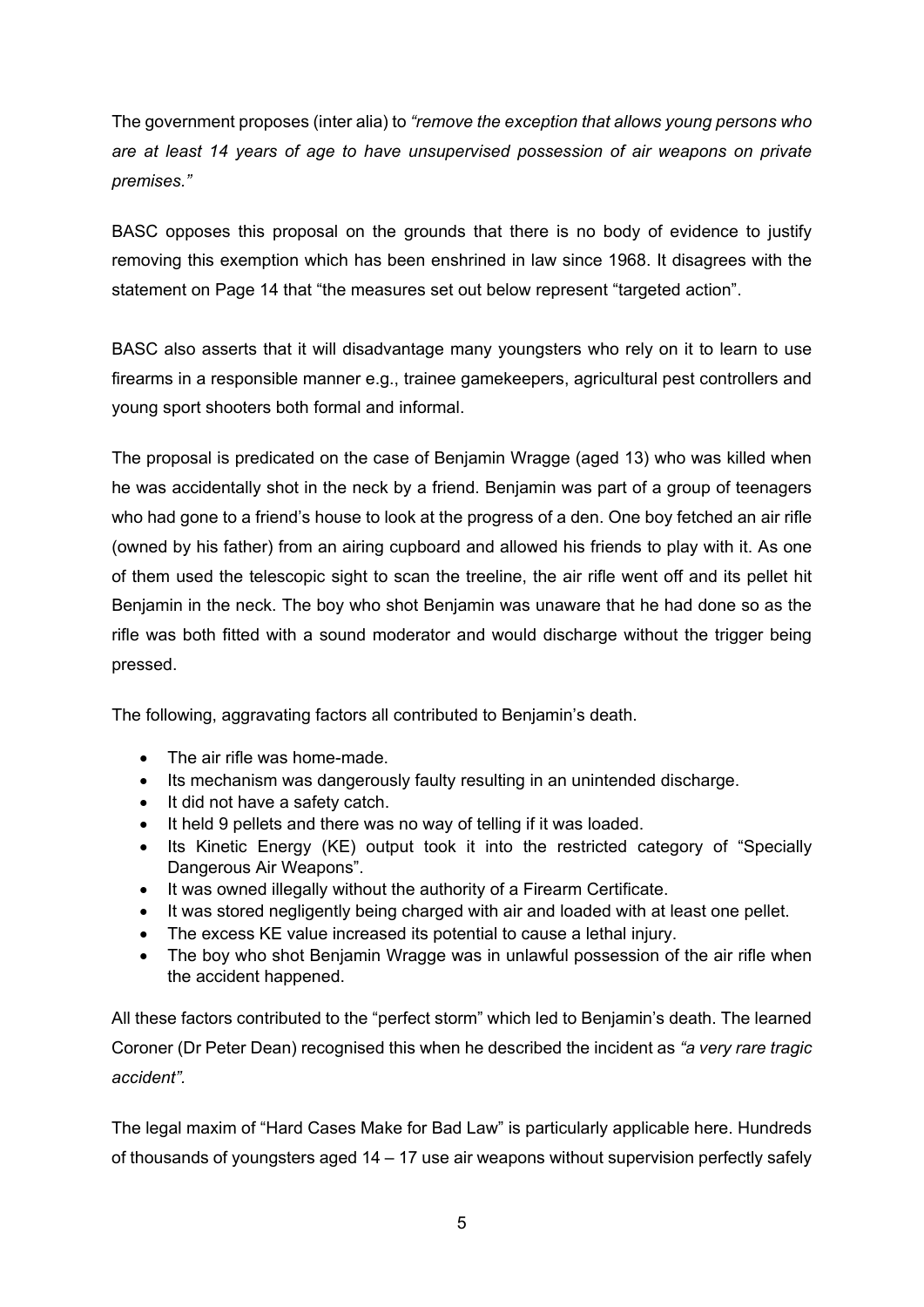on private premises with their parents' consent. (That is a proportionate check and balance in its own right). BASC is unaware of this provision ever causing any significant trend in air weapon abuse. A parent or guardian is best placed to determine whether or not his child is sufficiently responsible to be allowed unfettered access to an air weapon, rather than being subject to a "catch all" prohibition imposed by the state.

Throughout UK firearms law, there is the sensible principle of allowing more self-determination as the age and maturity of a young person increases. In turn, this creates a "rite of passage" for young people who recognise that with privilege comes responsibility. They understand that any misbehaviour will result in the withdrawal of such privileges and comport themselves accordingly. That actually enhances public safety by instilling a commitment to safe and responsible gun handling from an early age.

This approach has been public policy by the Home Office since at least 1988. The document "Guide on Firearms Licensing Law: 2016" contains the phrase at 7.21 *"It is in the interests of safety that a young person who is to handle firearms should be properly taught at a relatively early age".* 

BASC reminds the government of the two principles of enforcement and education that were identified by the then Home Office Minister, Paul Boateng MP during the 1999 air weapon adjournment debate (23rd June 1999; Col 1266). In BASC's experience, enforcement of existing law is patchy in the extreme; education (other than that conducted by the shooting community) is non-existent.

The current consultation document contains the phrase "we **think** [BASC's bold underlining] there have been at least 25 deaths caused by air weapon shootings in Great Britain since 2005". This statistic appears to have been lifted from the Infer Trust website and included in the consultation without any independent verification. The authors admit that this total includes suicides and homicides which have no bearing on this proposal.

Proposals for legislative change should not be predicated upon supposition but based on fact. The use of unchecked, open sources to justify any change is sloppy in the extreme.

#### **Statistics used in the consultation.**

Throughout the consultation document, very few sources are cited for the statistics quoted within it. In the interests of openness and transparency, any statistics which are used to justify legislative change must have full citations so that they can be verified.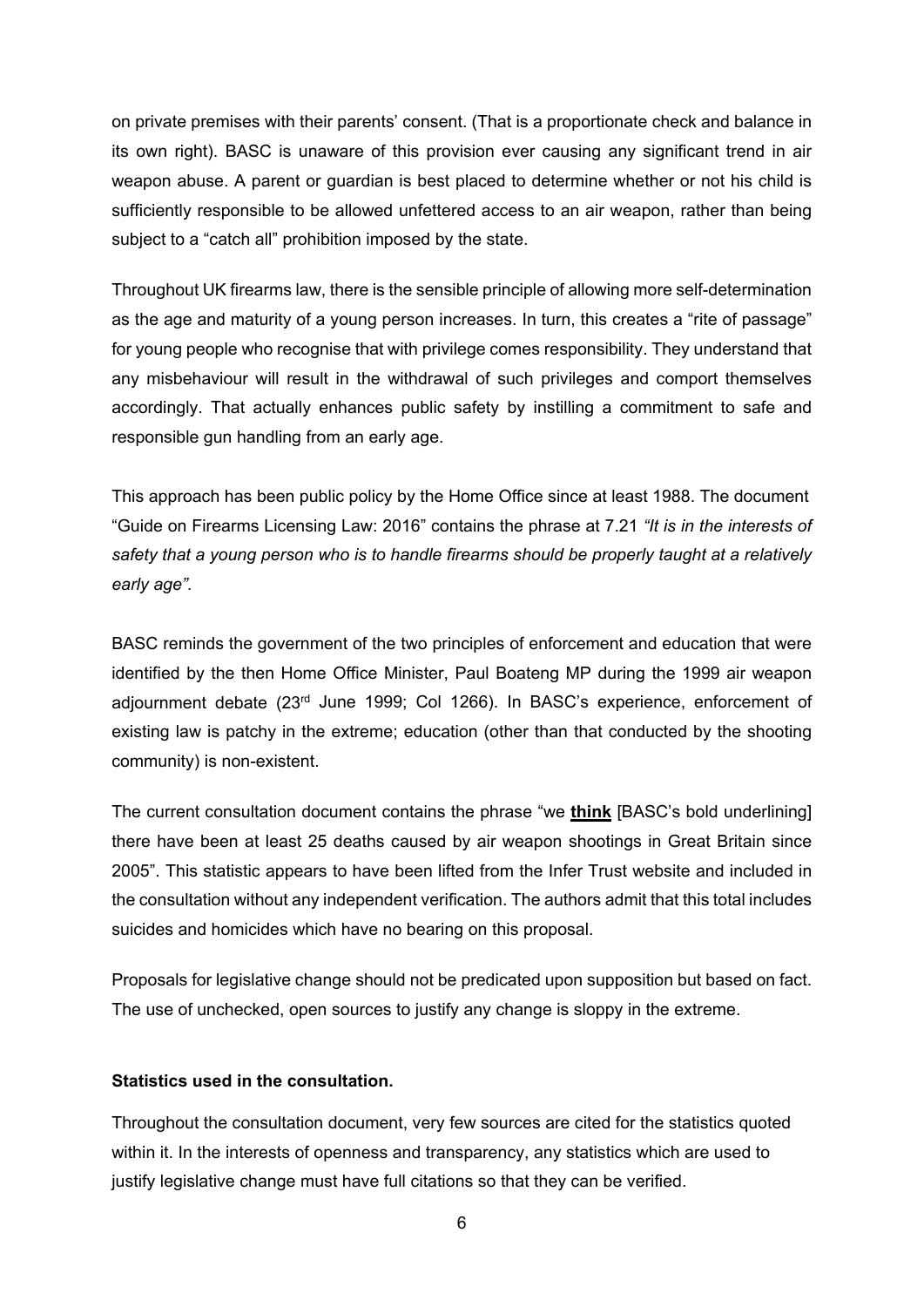In the section entitled "Animal Welfare", the first sentence starts with the words "Although there are no official statistics …" This immediately proves that the consultation is not evidence-led.

As the RSPCA's data collection protocols are unknown, no credibility can be ascertained for the statistics used. It is entirely possible that multiple complaints have been recorded for a single incident.

As all fatalities will have been reported to the police, it follows that statistics for them do exist, contrary to the opening statement. However, given the extreme rarity of air gun fatalities, these statistics will not be readily ascertainable from the wider raft of firearms offences statistics. Nonetheless they can and should be obtained by the simple expedient of asking each police force area for them.

Any data obtained from online sources cannot be verified or be subject to any quality assurance.

BASC avers that throughout this section, unreliable statistics are being used for effect in order to justify legislative change. This is unacceptable; any proposals for legislative change must be evidence-led.

Consequently, BASC asserts that this proposal for legislative change is: -

- Neither **Evidence-led**, nor
- **Proportionate** as it is predicated on one tragic case precipitated by a raft of aggravating factors.

#### **Storage of air weapons when not in use**

BASC endorses the principle that air weapons should be stored securely when they are not in use and welcomes the statement that the government does not propose a requirement that air weapons are stored in a gun cabinet. Given that they are not licenced, that would be disproportionate.

The current test of "reasonable precautions" comes from the statutory conditions applied to Firearm and Shotgun Certificates (Condition 4(b)). As "reasonable" is defined in law, this gives great flexibility in application as it can be directly related to an individual's circumstances. This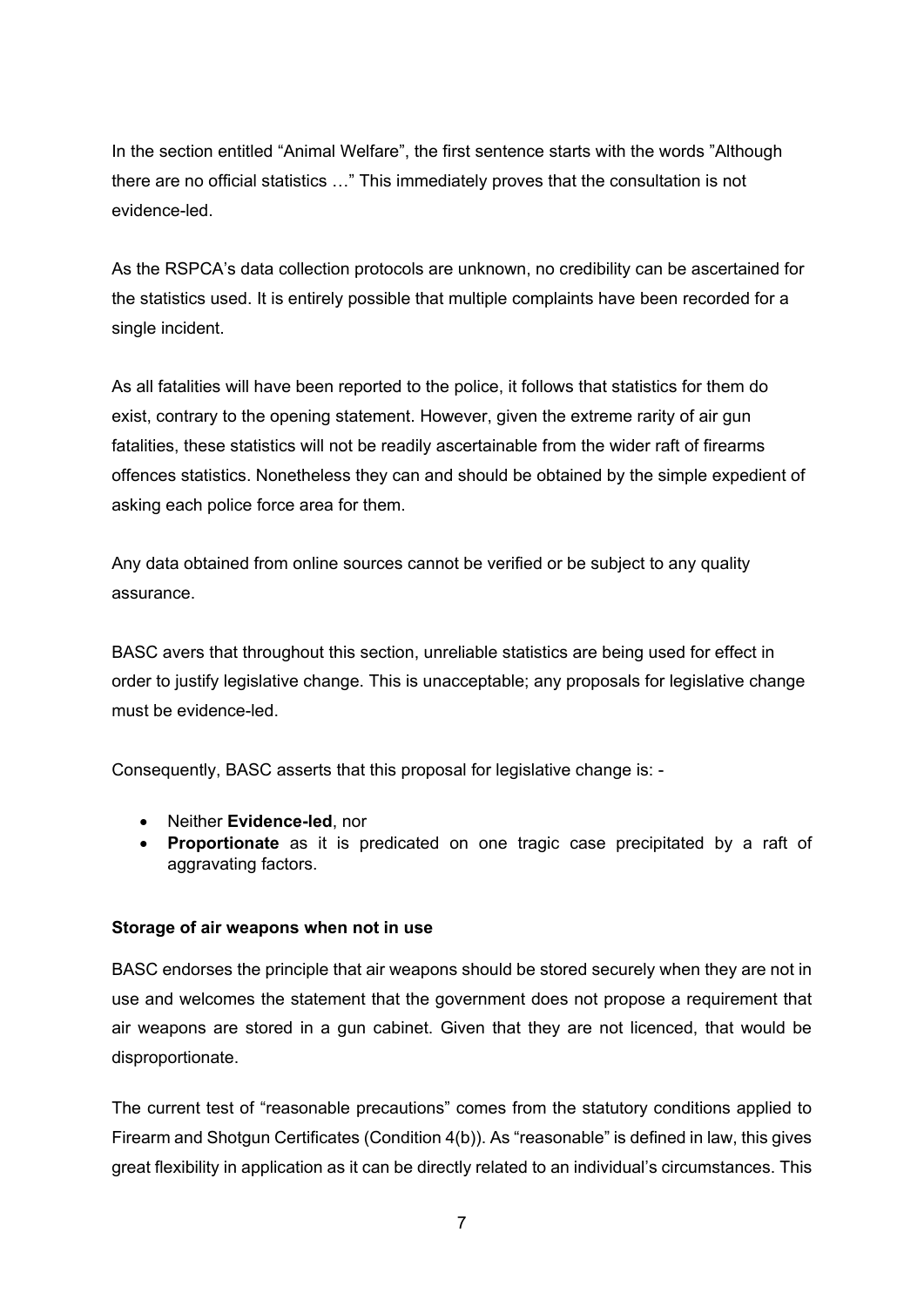approach has been public policy since 1988 and works well. The proposal to specify the measures that "reasonable precautions" must include is at variance with that flexibility, in that it does not admit of individual circumstances. The test should either be left as "reasonable precautions", or it should become prescriptive with proper detail.

BASC takes the following views on the 3 proposed measures.

**Out of sight:** it is sensible not to allow children to see something which might be attractive to them.

**Store ammunition separately:** again, this is sensible. Ammunition supply is crucial to any form of firearms control as a gun without ammunition is like a car without fuel. Given that someone needs to prove they are 18 to buy pellets, this is a major deterrent to abuse by young people. BASC has long recommended that any firearm should always be stored separately from its ammunition.

*Locking away:* of all three proposals, this is the most problematic as there are definitional difficulties within it. Is an air gun fitted with a trigger lock and stored in a cupboard "locked out of sight"? Does the container itself have to be locked or is any means of restricting access or temporarily disabling the air weapon adequate?

For greater clarity, it would be preferable to use the words "When under 18-year-olds are present, air weapons must be stored securely, out of sight and separately from their ammunition". That would address the problem of preventing unfettered access whilst still allowing for individual circumstances.

BASC already issues a great deal of safety information about air weapons such as the Air Rifle Code of Practice. It holds itself ready to provide further expertise to the government to improve the safe keeping and handling of air weapons, as per the commitment made by government on Page 18 to work with industry towards this aim.

## **3) Miniature rifle ranges**

BASC asserts that the exemption at Section 11(4) of the Firearms Act 1968 whereby a person does not need to possess a Firearm Certificate in order to shoot at a miniature rifle range is very valuable and widely used, e.g., by the National Smallbore Rifle Association and the Scouting Movement. It allows people to shoot miniature rifles in a variety of recreational scenarios without the need for a Firearm Certificate. It has been included in UK law since the Firearms Act, 1920 and has only ever resulted in a tiny number of problematic incidents since then.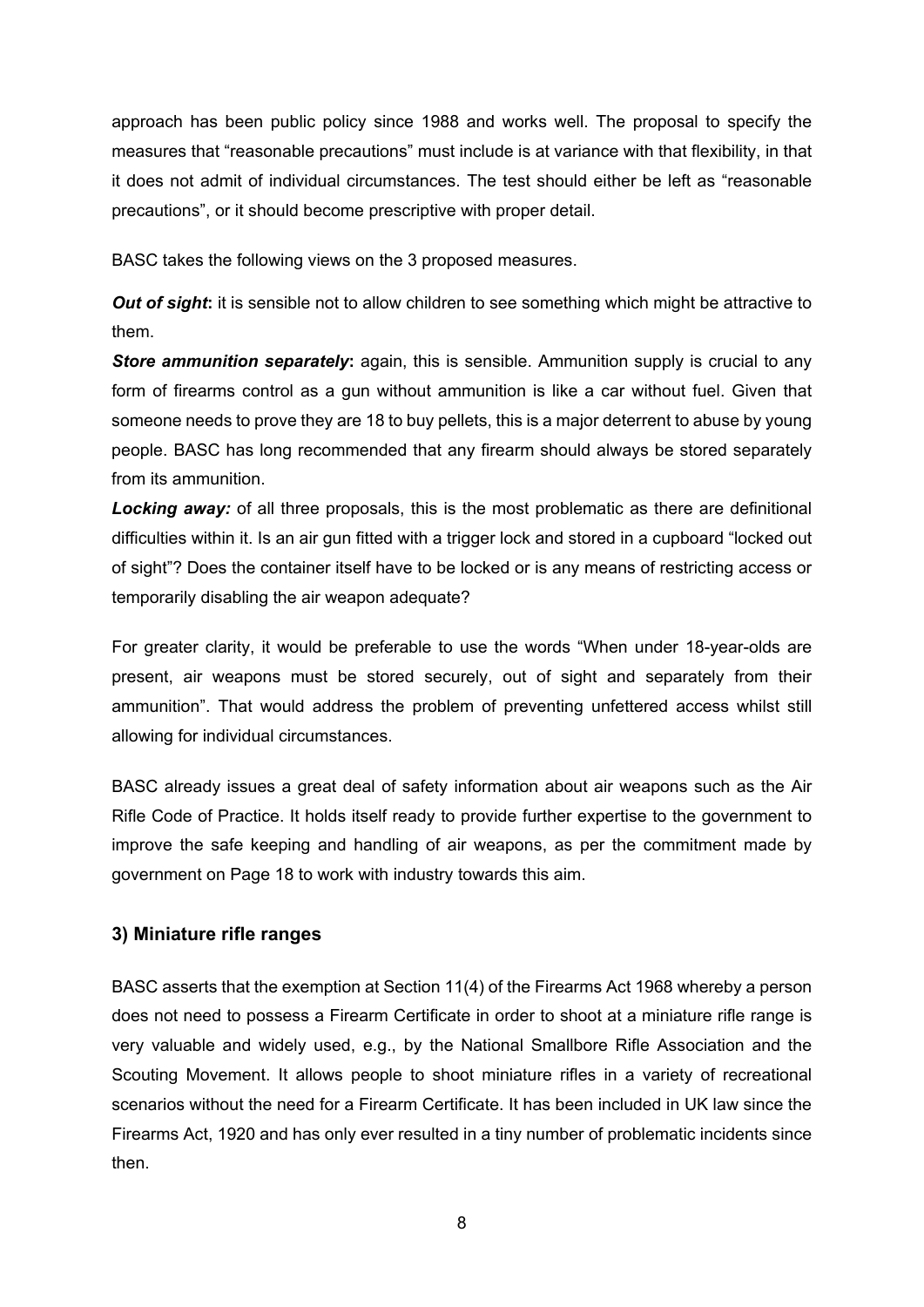The exemption is drafted in two parts. The first needs updating to reflect the gradual development of UK firearms law whereby everyone given access to a firearm (other than antiques or low-powered air guns) needs the authority of the relevant certificate granted by the police. The second part needs no alteration as it simply enables temporary possession of a miniature rifle under controlled circumstances.

The most obvious solution to this is to licence the miniature rifle range operator by means of a Firearm Certificate, subject to the usual personal suitability and "good reason" tests being satisfied. Public safety is satisfied as the operator has been certificated and must look after his rifles when not in use. Similarly, the police service is not burdened by having to issue Firearm Certificates to occasional shooters.

BASC answers to the specific questions on Page 18.

## **Question 10. To what extent do you agree that a person should be required to obtain a firearm certificate in order to operate a miniature rifle range?**

BASC agrees with this proposal but stresses that any such certificate should only be subject to standard conditions, agreed with the shooting community and included in a future edition of the Home Office Guidance. Operation of a miniature rifle range should be taken as constituting *prima facie* "good reason" and guidance amended to reflect this.

## **Question 11. To what extent do you agree that only rifles not exceeding .22 rimfire should be considered as miniature rifles for the purposes of the provision?**

When this exemption was first made, the term miniature rifle was well understood to refer to rifles chambered for .22 rimfire and a small number of now obsolete cartridges such as the .297/230. Ammunition has developed dramatically in the intervening century and has eclipsed this original meaning. Consequently, this exemption needs to specify that it only applies to rifles chambered for .22 rimfire cartridges.

## **Question 12. To what extent do you agree that self-loading .22 rimfire rifles shall not be considered miniature rifles for the purposes of the provision?**

BASC does not agree with this proposal as government has not adduced any evidence to show that self-loading .22 rifles are in any way abused or contribute to any CT or armed crime threats. Indeed, they are important tools for pest control and many clubs have competitions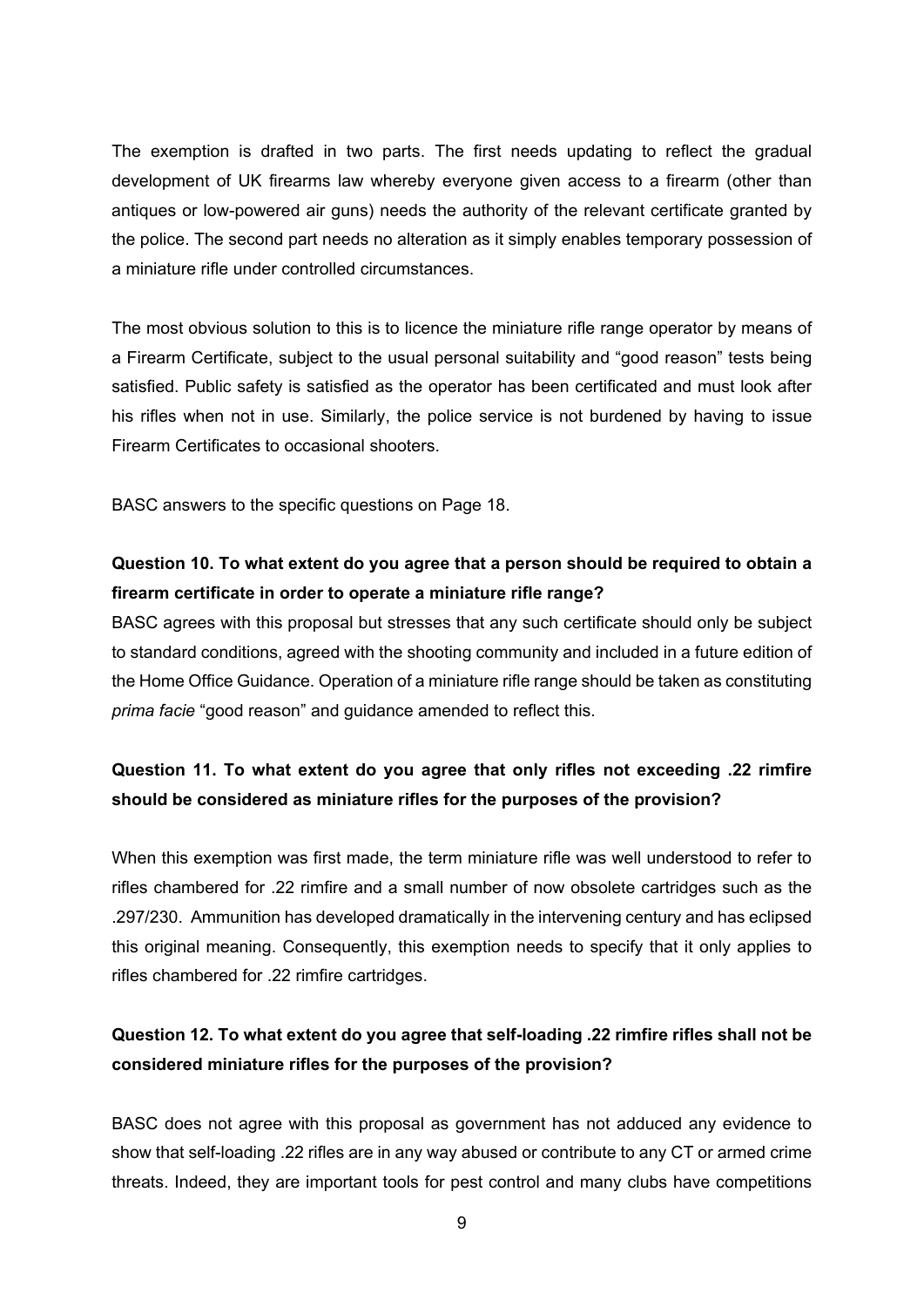based on their use. The Chief Scientist for the National Ballistic Intelligence Service (NaBIS), Mr Martin Parker routinely stresses that rifles are not used in crime. It flows from this therefore, that as rifles in general are not attractive to criminals, then self-loading .22RF ones are not either.

Consequently, BASC does not agree with this proposal as it is not evidence-led.

## **Question 13. Further comments?**

Whilst BASC accepts that a 100-year-old exemption needs to be updated to reflect modern law, this needs to be done with care to ensure that the ability of occasional shooters of miniature rifles to shoot without a certificate is not compromised.

## **4) Ammunition**

The consultation seeks views on the creation of a new offence of possessing component parts of ammunition with intent to assemble unauthorised complete cartridges. BASC would expect to see the government's evidence of those instances where the existence of any such offence would have resulted in successful prosecutions. Further and better particulars are required before BASC gives its *carte-blanche* support to this proposal.

That notwithstanding, BASC is content to offer its **in principle** support to the creation of an offence of possessing **all** of the components of ammunition (case, bullet, propellant & primer) with intent to assemble unauthorised complete cartridges. This is subject to its being satisfied that the creation of any such offence will not disadvantage certificate holders in any way. It is important to stress that all four components must be possessed, and intent proven before any prosecution is mounted. Many people possess some component parts of ammunition for perfectly lawful purposes, (see below).

As intent is based on a highly subjective, individual state of mind, it follows that each case has to be taken on its merits. The CPS tests before mounting any prosecution will have to be met. In law, intent is strictly interpreted and regulated by Section 8 of the Criminal Justice Act, 1967 (Quoted below, for ease of reference).

## *"Section 8: Proof of criminal intent.*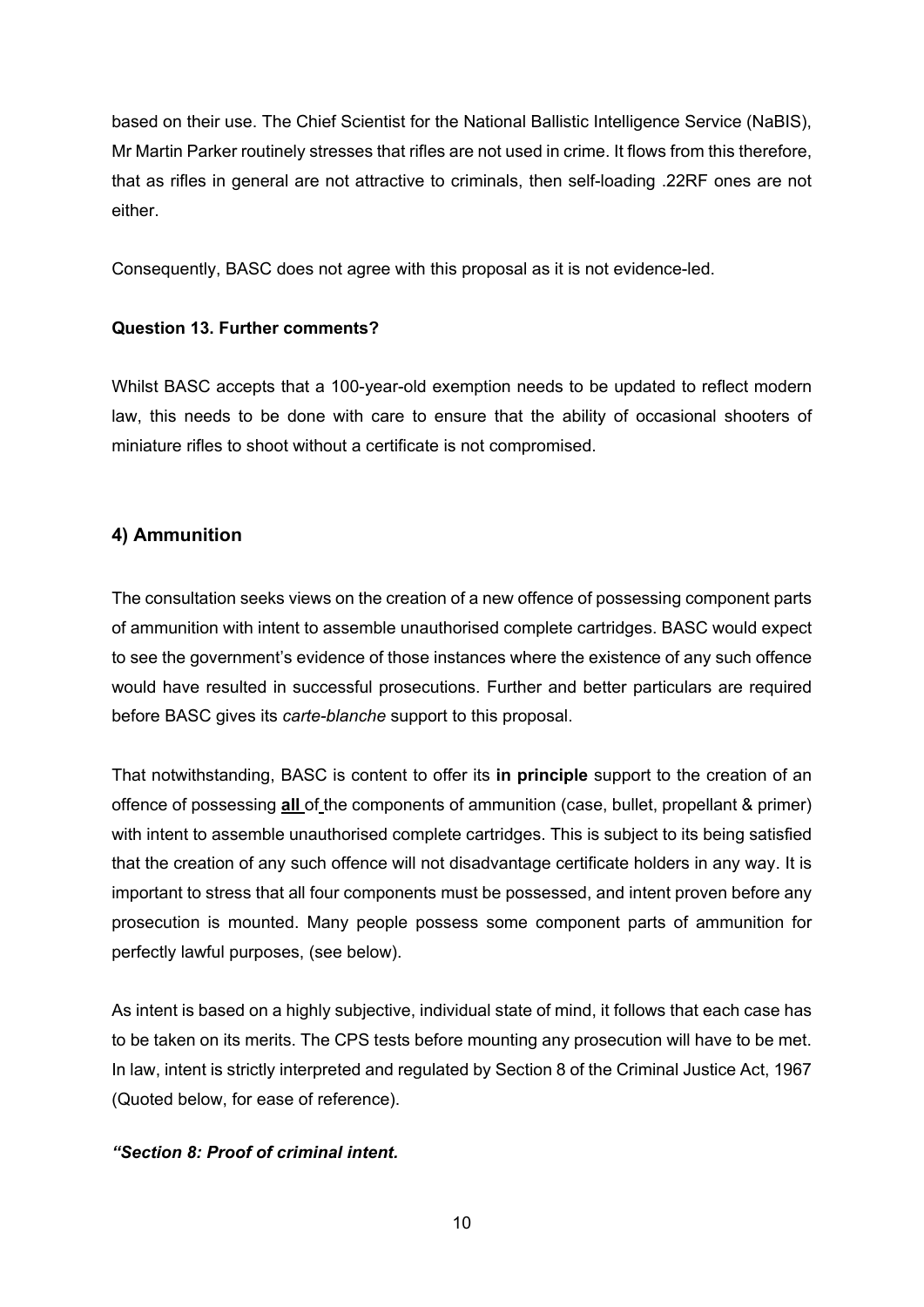*A court or jury, in determining whether a person has committed an offence, —*

*(a)shall not be bound in law to infer that he intended or foresaw a result of his actions by reason only of its being a natural and probable consequence of those actions; but*

*(b)shall decide whether he did intend or foresee that result by reference to all the evidence, drawing such inferences from the evidence as appear proper in the circumstances.".*

The following people are likely to have some components of ammunition. NB This list is not exhaustive.

- Militaria collectors with drill rounds or deactivated ammunition. (BASC understands this is a very important area for the deactivated firearms and militaria trades).
- Re-enactors and living history groups.
- Metal detectorists and archaeologists.
- Providers of firearms safety training who have a selection of dummy cartridges.
- People with nick-knacks made from ammunition components key rings, pens, bottle openers etc.
- People with dummy rounds as fashion accessories, e.g., a waistbelt made from the ammunition belt of a machine gun.
- Antique gun collectors with inert rounds to show functionality of actions.
- Western quick-draw competition participants and Line Dancers.
- Owners of ammunition advertising material such as bullet boards and salesman's cartridge displays.
- People with fireworks and model rocketeers the powder in them is *de-facto* a component of ammunition.
- Film & theatre use
- People who use blank cartridges for a wide variety of purposes, e.g., dog training, film & theatre etc.
- Cartridge reloaders.

BASC's "in principle" support for this measure is also conditional on this list being incorporated into the Home Office document "Guide on Firearms Licensing Law".

At a meeting of the Practitioners Group (Home Office, Law Enforcement/Firearms Licensing and Shooting Interests) on  $27<sup>th</sup>$  November 2020, a senior civil servant from the Home Office